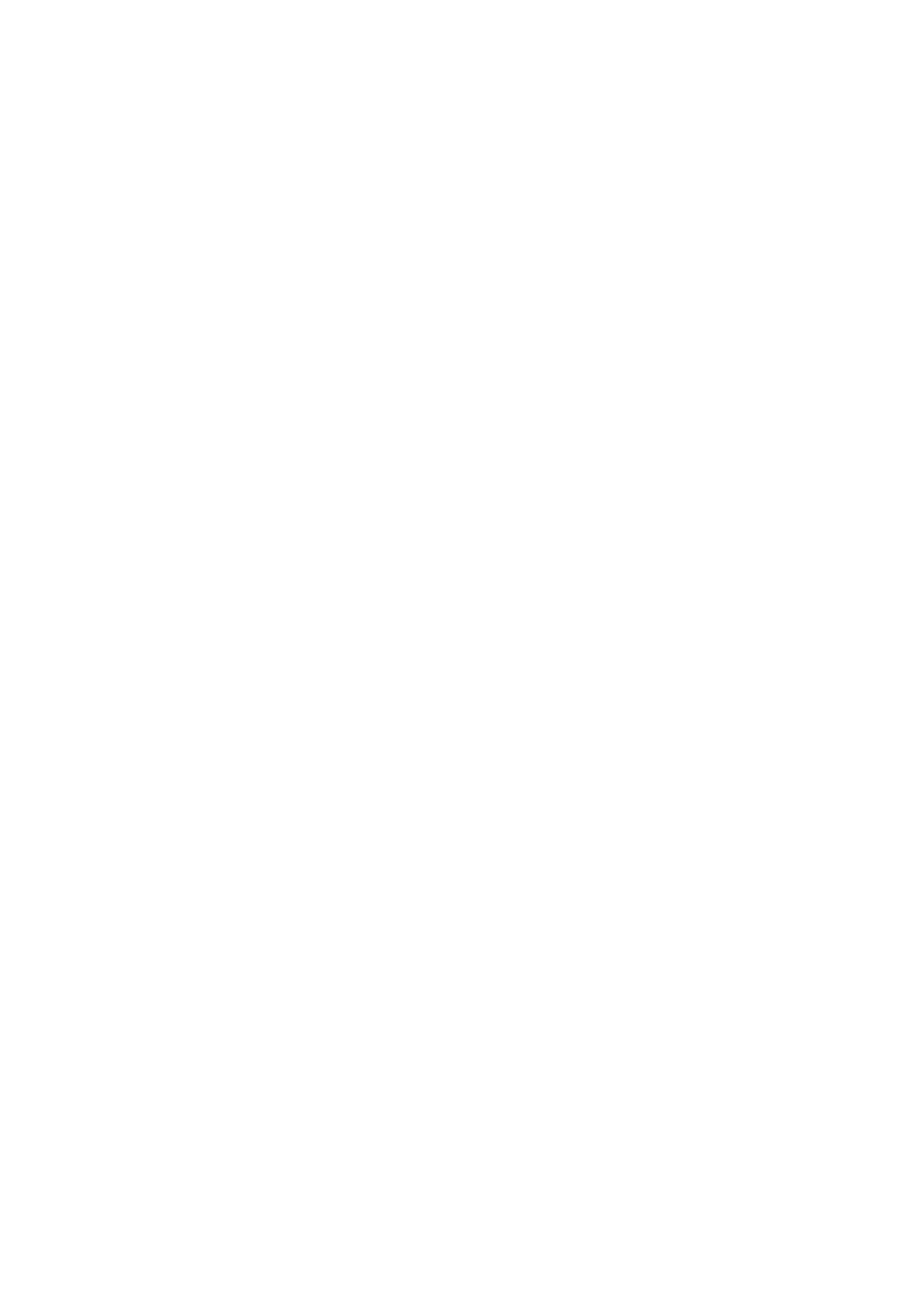Diese Liste enthält sämtliche Versicherer, die sich an der Durchführung der obligatorischen Unfallversicherung beteiligen; Stand 1. Januar 2022. Der Vollständigkeit halber sind vorgängig die Suva und die Ersatzkasse UVG erwähnt. Die Versicherer sind nach Versicherer-Nummer sowie in alphabetischer Reihenfolge aufgeführt.

La présente liste contient tous les assureurs autorisés à participer à la gestion de l'assurance-accidents obligatoire; état au 1<sup>er</sup> janvier 2022. Afin que l'information soit complète, il est également fait mention de la CNA et de la Caisse supplétive LAA. Les assureurs sont classés selon leur numéro d'ordre d'une part, par ordre alphabétique d'autre part.

Questo elenco comprende tutti gli assicuratori che partecipano alla gestione dell'assicurazione obbligatoria contro gli infortuni al 1º gennaoi 2022. Per completezza, esso è preceduto dalla menzione dell'INSAI e della Cassa suppletiva LAINF. Gli assicuratori sono classificati secondo il numero dell'assicuratore e in ordine alfabetico.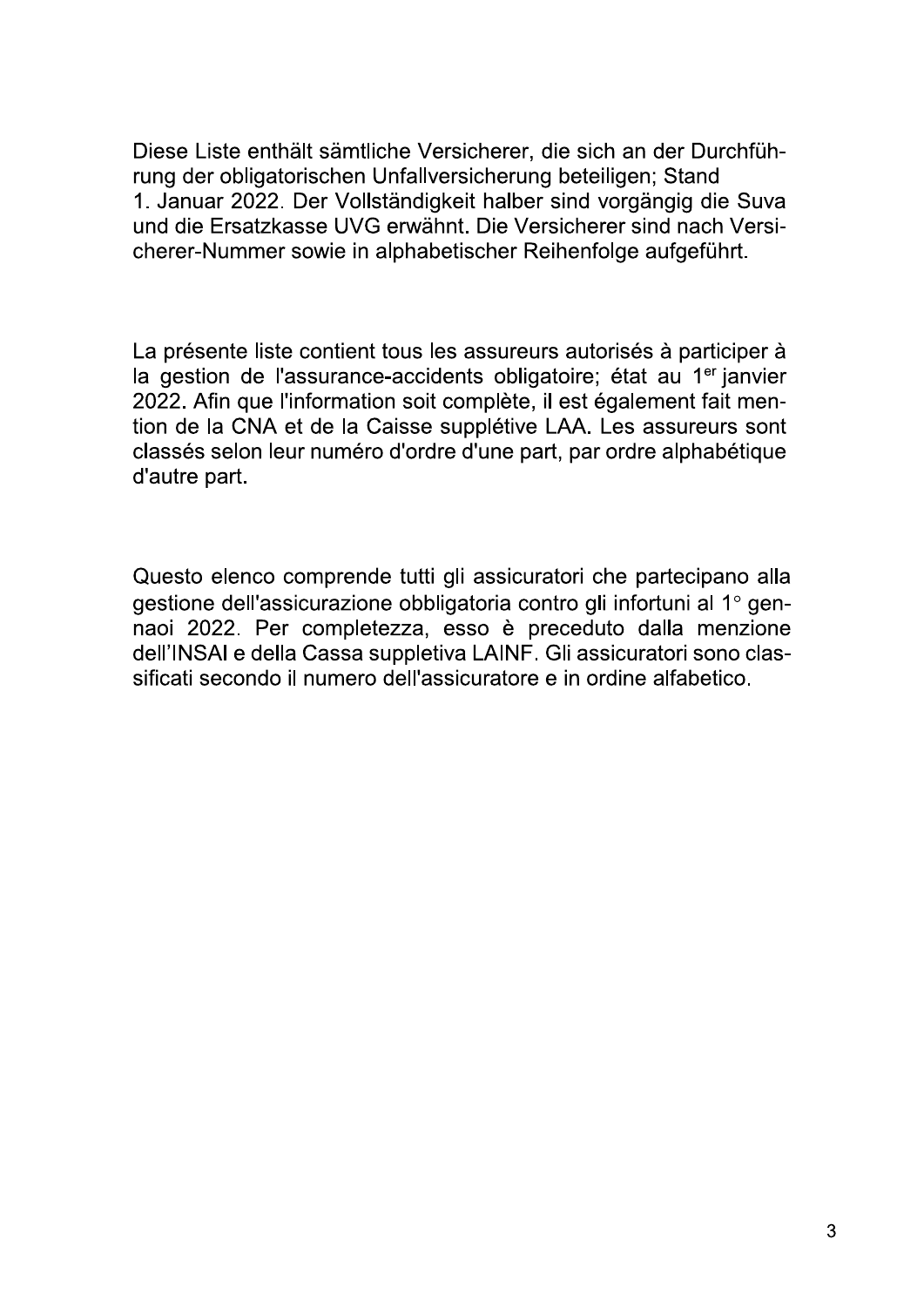Schweizerische Unfallversicherungsanstalt (Suva) Caisse nationale suisse d'assurance en cas d'accidents (CNA) Istituto nazionale svizzero di assicurazione contro gli infortuni (INSAI)

Sitz/Siège/Sede: Fluhmattstrasse 1, 6002 Luzern

Tätigkeitsbereich: Betriebe und Verwaltungen nach Artikel 66 und 75 UVG in der ganzen Schweiz

Champ d'activité: Entreprises et administrations visées aux articles 66 et 75 LAA dans toute la Suisse

Campo di attività: Ditte e amministrazioni secondo gli articoli 66 e 75 LAINF in tutta la Svizzera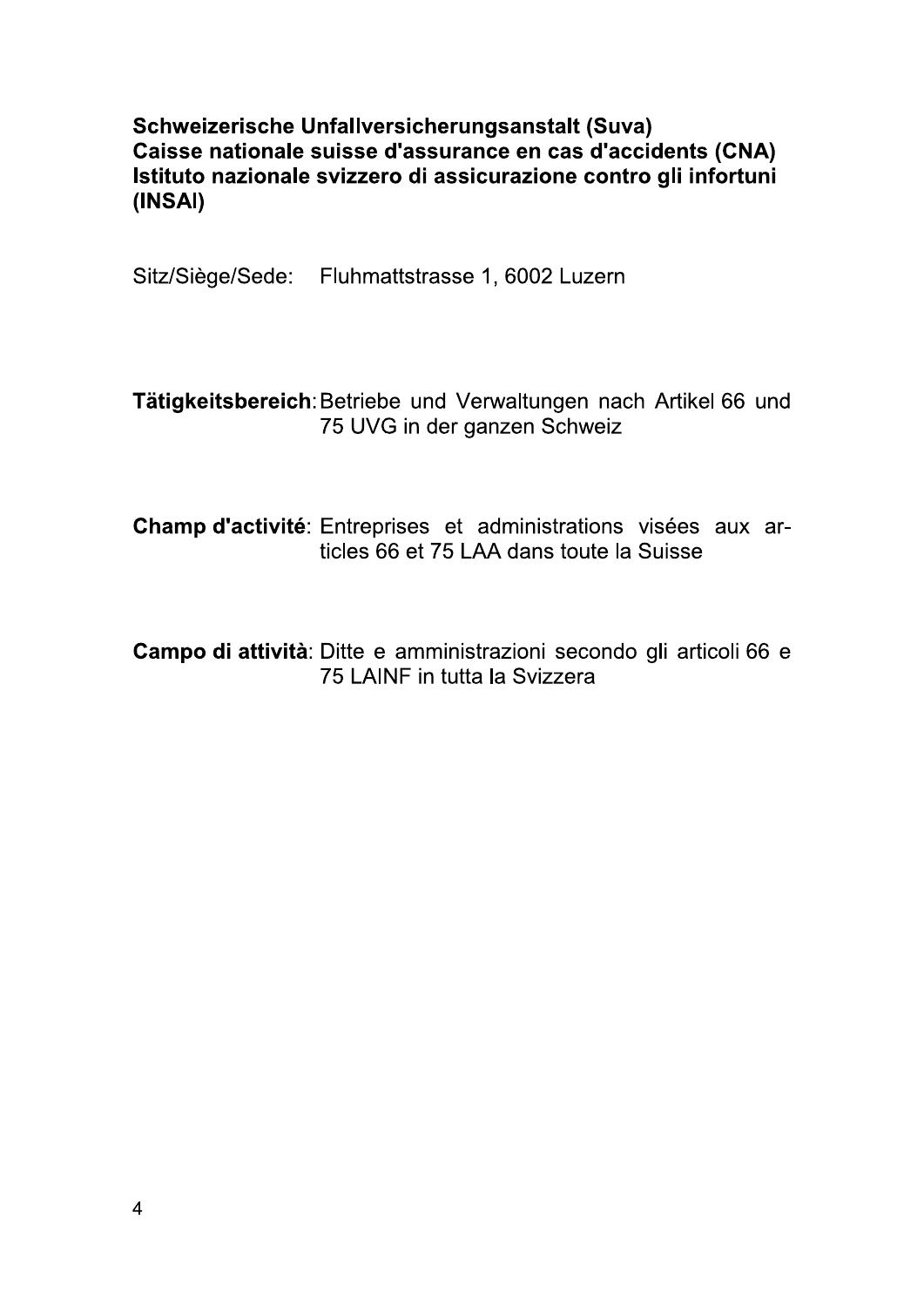**Ersatzkasse UVG Caisse supplétive LAA Cassa suppletiva LAINF** 

Sitz/Siège/Sede: Postfach, 8010 Zürich Tel. 058 358 05 70

- **Funktion:** Erbringt die gesetzlichen Versicherungsleistungen an verunfallte Arbeitnehmer, für deren Versicherung nicht die Suva zuständig ist und die von ihrem Arbeitgeber nicht versichert worden sind. Sie kann Arbeitgeber, die ihre Arbeitnehmer nach erfolgter Mahnung nicht versichert haben oder die keinen Versicherer gefunden haben, einem Versicherer nach Artikel 68 UVG zuweisen.
- **Fonction:** Alloue les prestations légales aux travailleurs victimes d'un accident que la CNA n'a pas la compétence d'assurer et qui n'ont pas été assurés par leur employeur. Elle peut attribuer à un assureur désigné à l'article 68 LAA les employeurs qui, malgré sommation, n'ont pas assuré leur personnel ou qui n'ont pas trouvé de nouvel assureur.
- Funzione: Versa le prestazioni assicurative legali ai lavoratori vittime d'infortuni. la cui assicurazione esula dalle competenze dell' INSAI, e che non sono stati assicurati dal datore di lavoro. La cassa può attribuire ad un assicuratore ai sensi dell'articolo 68 LAINF i datori di lavoro che, nonostante diffida, non hanno assicurato i loro dipendenti. o che non hanno trovato un assicuratore.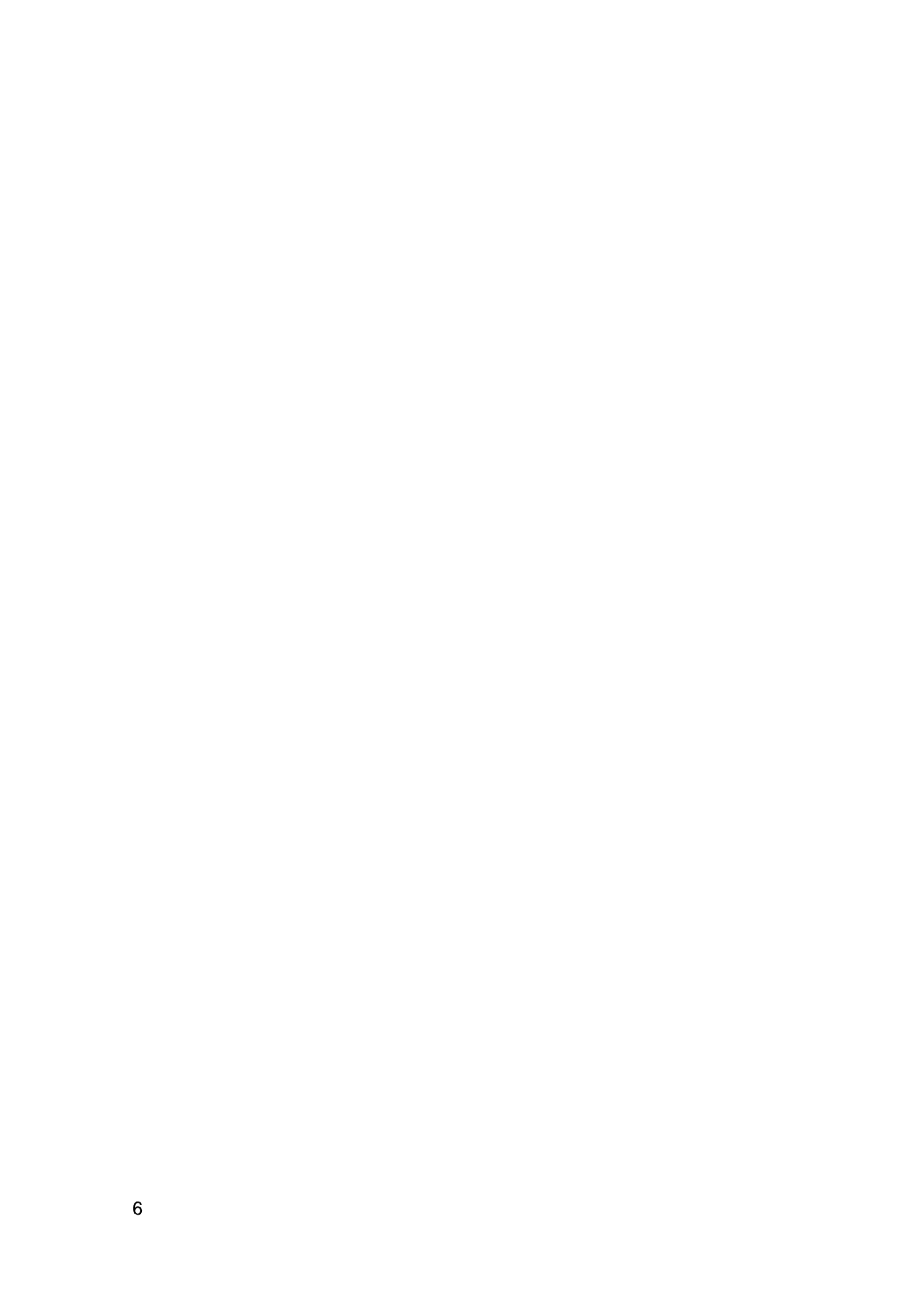Register der Versicherer (Art. 68 UVG) Registre des assureurs (art. 68 LAA) Registro degli assicuratori (art. 68 LAINF)

nach Versicherer-Nummer selon le numéro d'ordre de l'assureur secondo il numero dell'assicuratore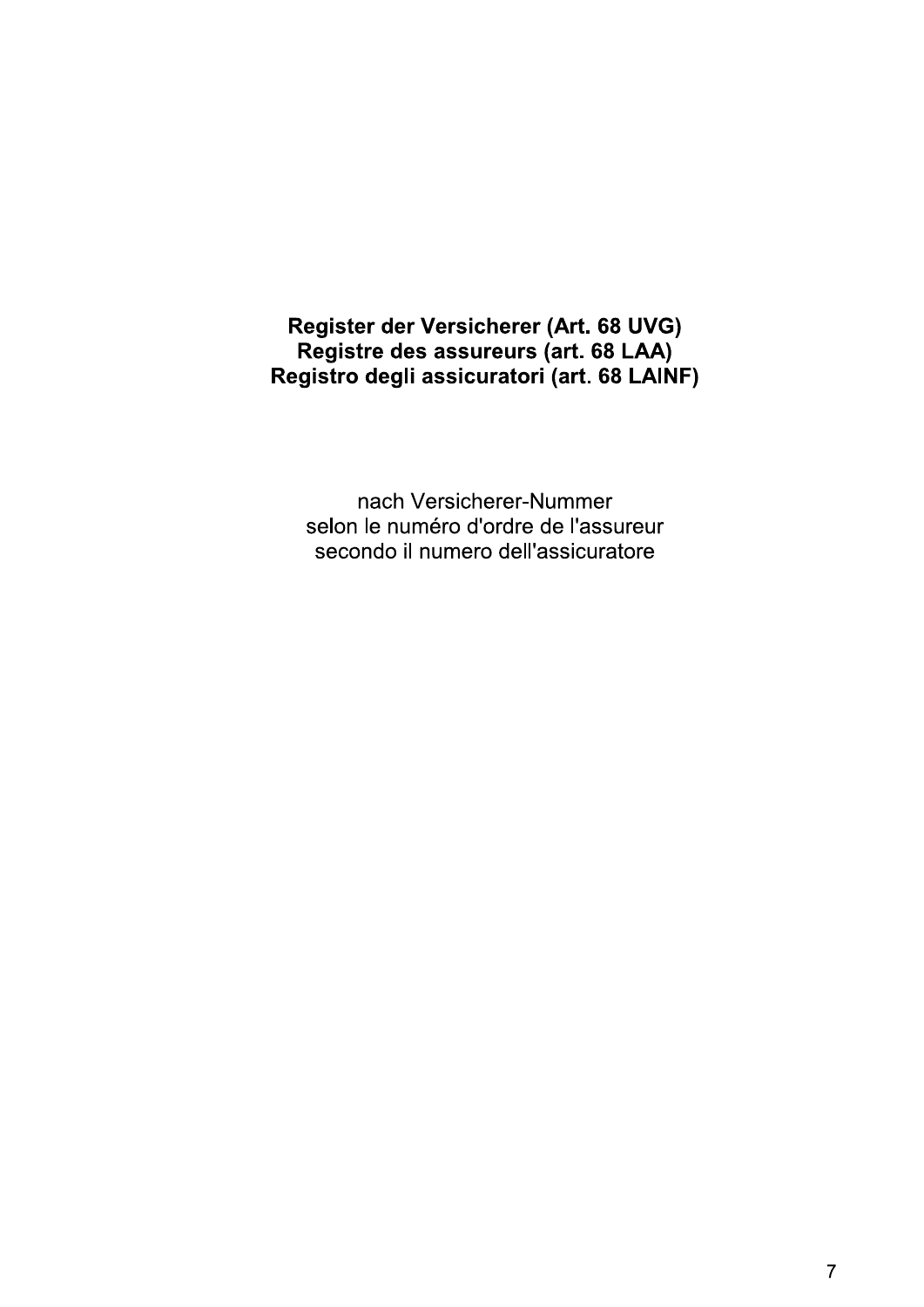| Tätigkeitsbereich:<br>Champ d'activité:<br>Campo di attività: | ganze Schweiz<br>toute la Suisse<br>tutta la Svizzera                                                                                                                                    |
|---------------------------------------------------------------|------------------------------------------------------------------------------------------------------------------------------------------------------------------------------------------|
| Nummer<br>Numéro<br>Numero                                    | Name und Sitz<br>Nom et siège<br>Nome e sede                                                                                                                                             |
| 10001                                                         | Solida Versicherungen AG<br>Solida Assurances SA<br>Solida Assicurazioni SA<br>Saumackerstrasse 35<br>Postfach<br>8048 Zürich                                                            |
| 10003                                                         | Metzger-Versicherungen Genossenschaft<br>Assurances-Bouchers coopérative<br>Macellai-Assicurazioni cooperativa<br>Sihlquai 255<br>8031 Zürich                                            |
| 10005                                                         | <b>Allianz Suisse Versicherungs-Gesellschaft AG</b><br>Allianz Suisse Société d'Assurances SA<br>Allianz Suisse Società di Assicurazioni SA<br>Bleicherweg 19<br>Postfach<br>8022 Zürich |
| 10007                                                         | <b>AXA Versicherungen AG</b><br><b>AXA Assurances SA</b><br><b>AXA Assicurazioni SA</b><br>General Guisan-Strasse 40<br>Postfach 357<br>8401 Winterthur                                  |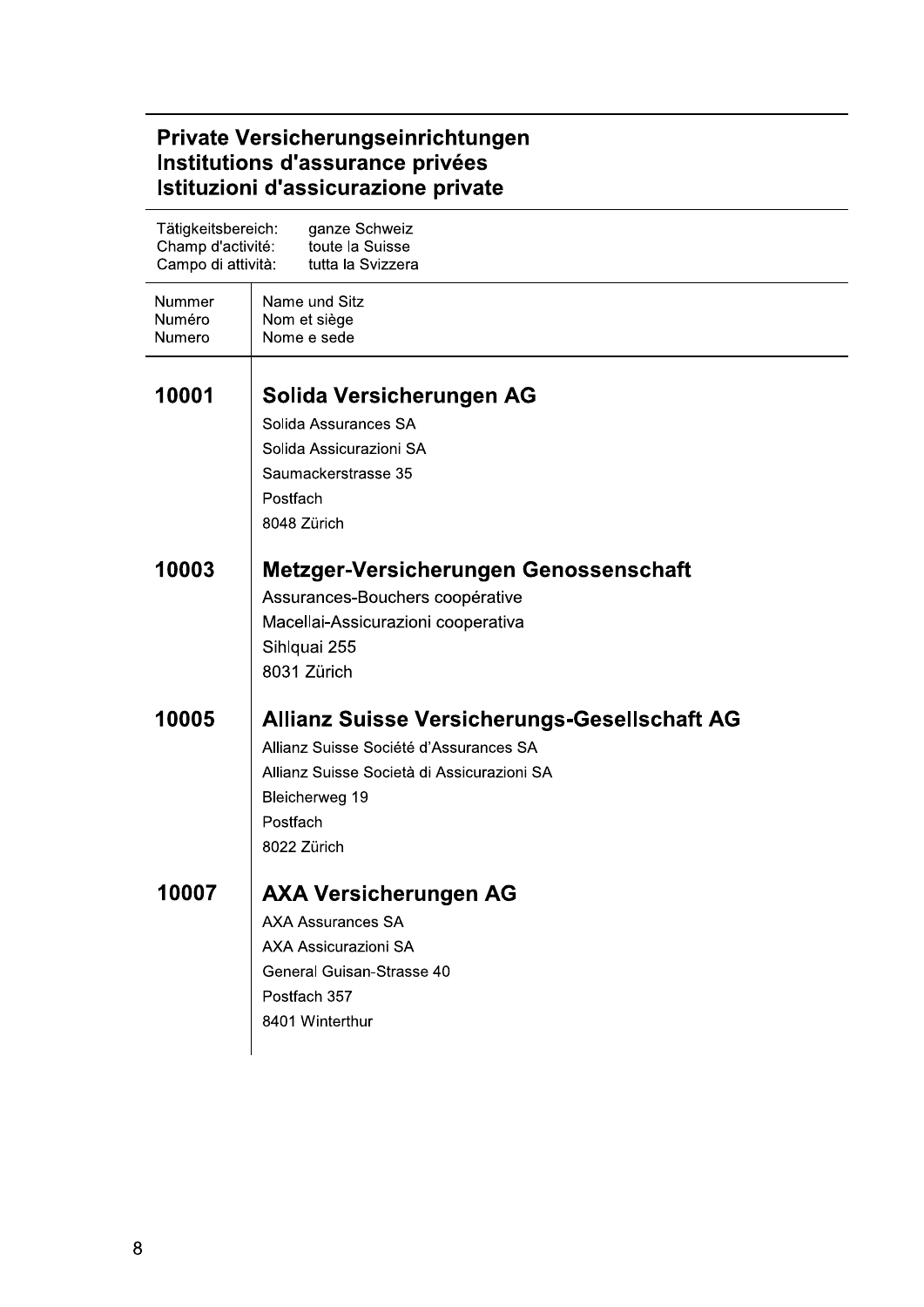| Tätigkeitsbereich:<br>ganze Schweiz<br>Champ d'activité:<br>toute la Suisse<br>Campo di attività:<br>tutta la Svizzera |                                                                                                                                                                              |  |
|------------------------------------------------------------------------------------------------------------------------|------------------------------------------------------------------------------------------------------------------------------------------------------------------------------|--|
| Nummer<br>Numéro<br>Numero                                                                                             | Name und Sitz<br>Nom et siège<br>Nome e sede                                                                                                                                 |  |
| 10008                                                                                                                  | Zürich Versicherungs-Gesellschaft AG<br>Zurich Compagnie d'Assurances SA<br>Zurigo Compagnia di Assicurazioni SA<br>Postfach<br>8085 Zürich                                  |  |
| 10010                                                                                                                  | <b>Basler Versicherung AG</b><br>Bâloise Assurance SA<br><b>Basilese Assicurazione SA</b><br>Aeschengraben 21<br>Postfach 176<br>4002 Basel                                  |  |
| 10015                                                                                                                  | <b>Helsana Unfall AG</b><br><b>Helsana Accidents SA</b><br>Helsana Infortuni SA<br>Postfach<br>8081 Zürich                                                                   |  |
| 10027                                                                                                                  | Generali Assurances Générales SA<br>GENERALI Allgemeine Versicherungen AG<br><b>GENERALI Assicurazioni Generali SA</b><br>Avenue Perdtemps 23<br>Case postale<br>1260 Nyon 1 |  |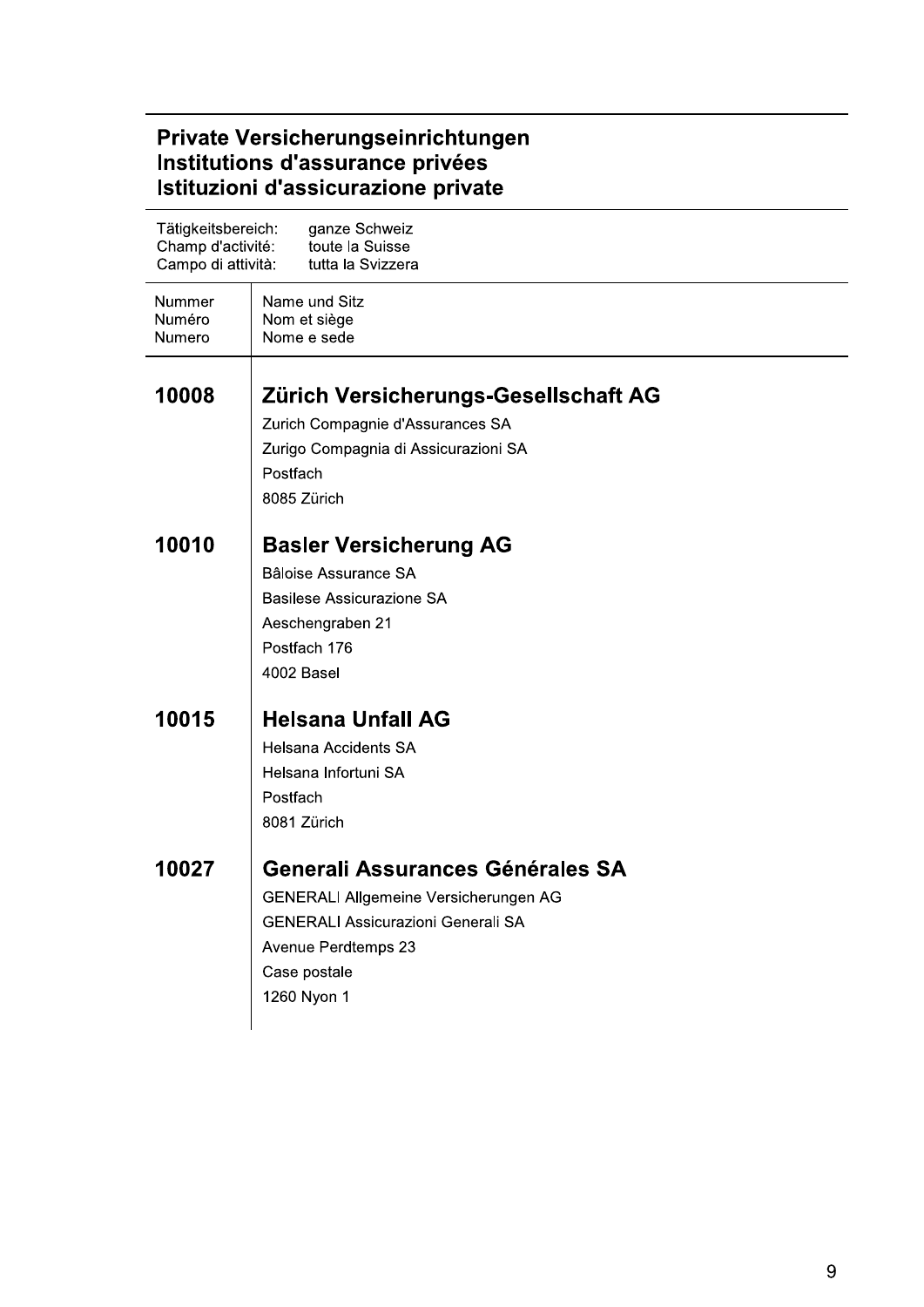| Tätigkeitsbereich:<br>Champ d'activité:<br>Campo di attività: | ganze Schweiz<br>toute la Suisse<br>tutta la Svizzera                                                                                                                                                               |
|---------------------------------------------------------------|---------------------------------------------------------------------------------------------------------------------------------------------------------------------------------------------------------------------|
| Nummer<br>Numéro<br>Numero                                    | Name und Sitz<br>Nom et siège<br>Nome e sede                                                                                                                                                                        |
| 10030                                                         | Schweizerische Mobiliar Versicherungsgesellschaft AG<br>Mobilière Suisse Societé d'assurances SA<br>Mobiliare Svizzera Società d'assicurazioni SA<br>Bundesgasse 35<br>Postfach<br>3001 Bern                        |
| 10033                                                         | Visana Versicherungen AG<br>Visana Assurances SA<br>Visana Assicurazioni SA<br>Weltpoststrasse 19<br>Postfach<br>3000 Bern 15                                                                                       |
| 10040                                                         | <b>VAUDOISE GÉNÉRALE, Compagnie d'Assurances SA</b><br>VAUDOISE ALLGEMEINE, Versicherungs-Gesellschaft AG<br>VAUDOISE GENERALE, Compagnia d'Assicurazioni SA<br>Place de Milan<br>Case postale 120<br>1001 Lausanne |
| 10044                                                         | <b>SWICA Versicherungen AG</b><br><b>SWICA Assurances SA</b><br><b>SWICA Assicurazioni SA</b><br>Römerstrasse 38<br>8401 Winterthur                                                                                 |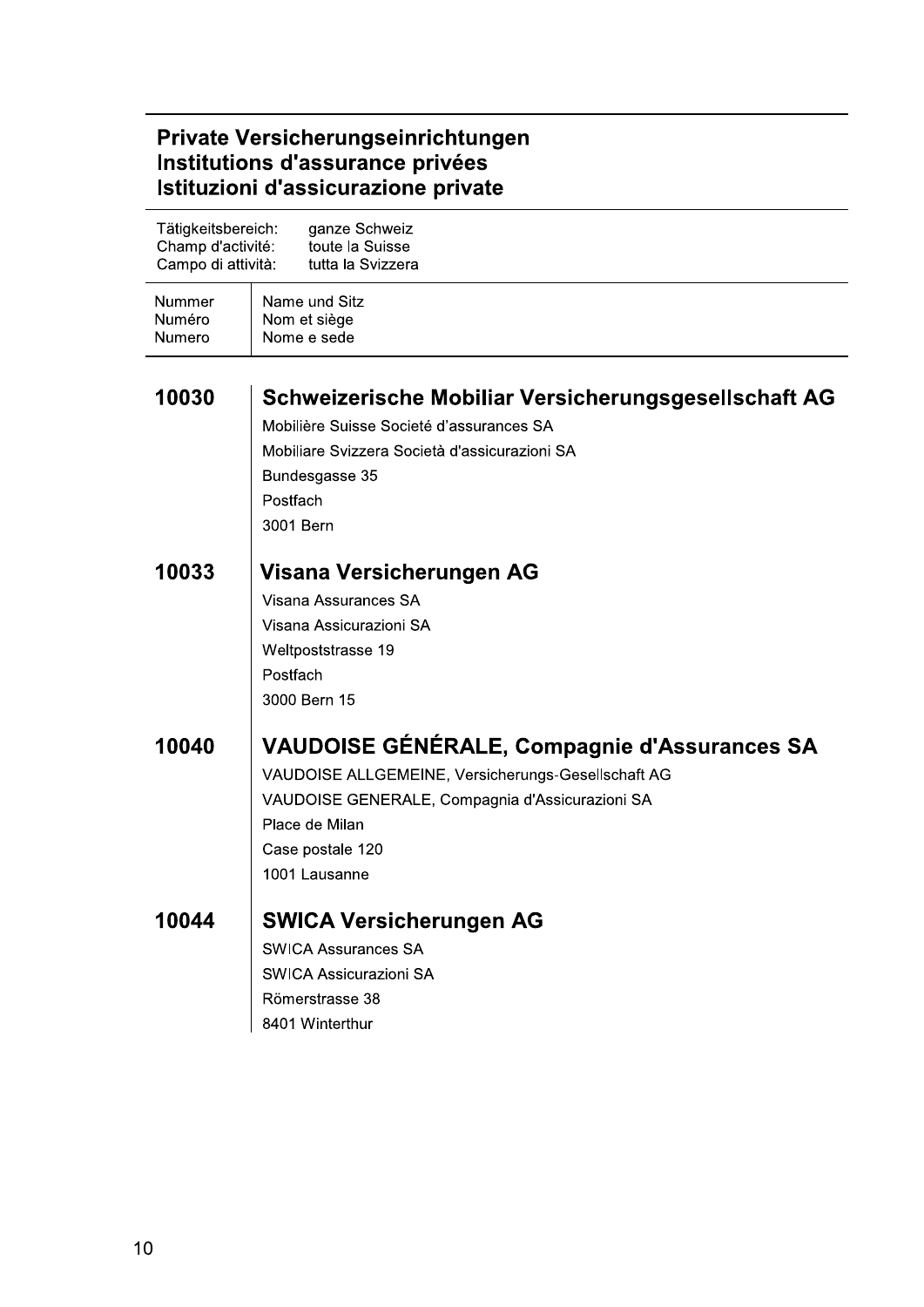| Tätigkeitsbereich:<br>Champ d'activité:<br>Campo di attività: | ganze Schweiz<br>toute la Suisse<br>tutta la Svizzera                                                                                                                    |
|---------------------------------------------------------------|--------------------------------------------------------------------------------------------------------------------------------------------------------------------------|
| Nummer<br>Numéro<br>Numero                                    | Name und Sitz<br>Nom et siège<br>Nome e sede                                                                                                                             |
| 10048                                                         | Société d'assurance dommages FRV SA<br>Avenue des Jordils 1<br>Postfach 1080<br>1001 Lausanne                                                                            |
| 10051                                                         | <b>Groupe Mutuel Assurances GMA SA</b><br>Groupe Mutuel Versicherungen GMA AG<br>Groupe Mutuel Assicurazioni GMA SA<br>Rue des Cèdres 5<br>Case postale<br>1919 Martigny |
| 10053                                                         | <b>HDI Global SE</b><br>Niederlassung Zürich/ Schweiz<br>Dufourstrasse 46<br>Postfach<br>8034 Zürich                                                                     |
| 10054                                                         | <b>Sympany Versicherungen AG</b><br><b>Sympany Assurances SA</b><br>Sympany Assicurazioni SA<br>Peter-Merianweg 2<br>4002 Basel                                          |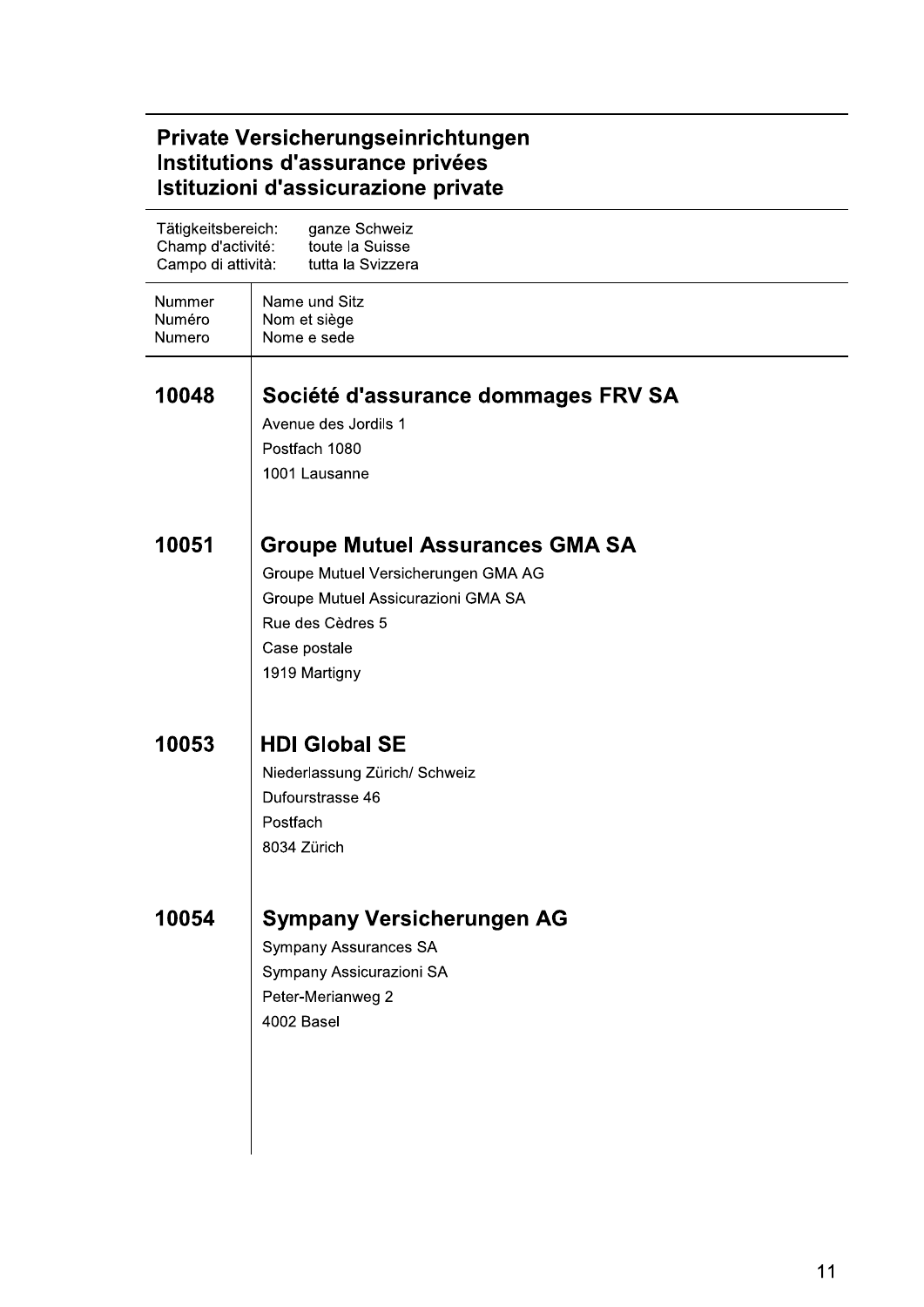| Tätigkeitsbereich:<br>Champ d'activité:<br>Campo di attività: | ganze Schweiz<br>toute la Suisse<br>tutta la Svizzera                                                                                                                                     |
|---------------------------------------------------------------|-------------------------------------------------------------------------------------------------------------------------------------------------------------------------------------------|
| Nummer<br>Numéro<br>Numero                                    | Name und Sitz<br>Nom et siège<br>Nome e sede                                                                                                                                              |
| 10055                                                         | <b>HOTELA ASSURANCES SA</b><br>HOTELA VERSICHERUNGEN AG<br><b>HOTELA ASSICURAZIONI SA</b><br>Rue de la Gare 18<br>Case postale 1251<br>1820 Montreux 1                                    |
| 10057                                                         | Helvetia Schweizerische Versicherungsgesellschaft AG<br>Helvetia Compagnie Suisse d'Assurances SA<br>Helvetia Compagnia Svizzera d'Assicurazioni SA<br>Dufourstrasse 40<br>9001 St.Gallen |
| 10058                                                         | <b>Elips Versicherungen AG</b><br>Elips Assurances SA<br>Elips Assicurazioni SA<br>Landstrasse 40<br>LI-9495 Triesen                                                                      |
| 10059                                                         | Agrisano Versicherungen AG<br>Laurstrasse 10<br>Postfach 61<br>5201 Brugg AG                                                                                                              |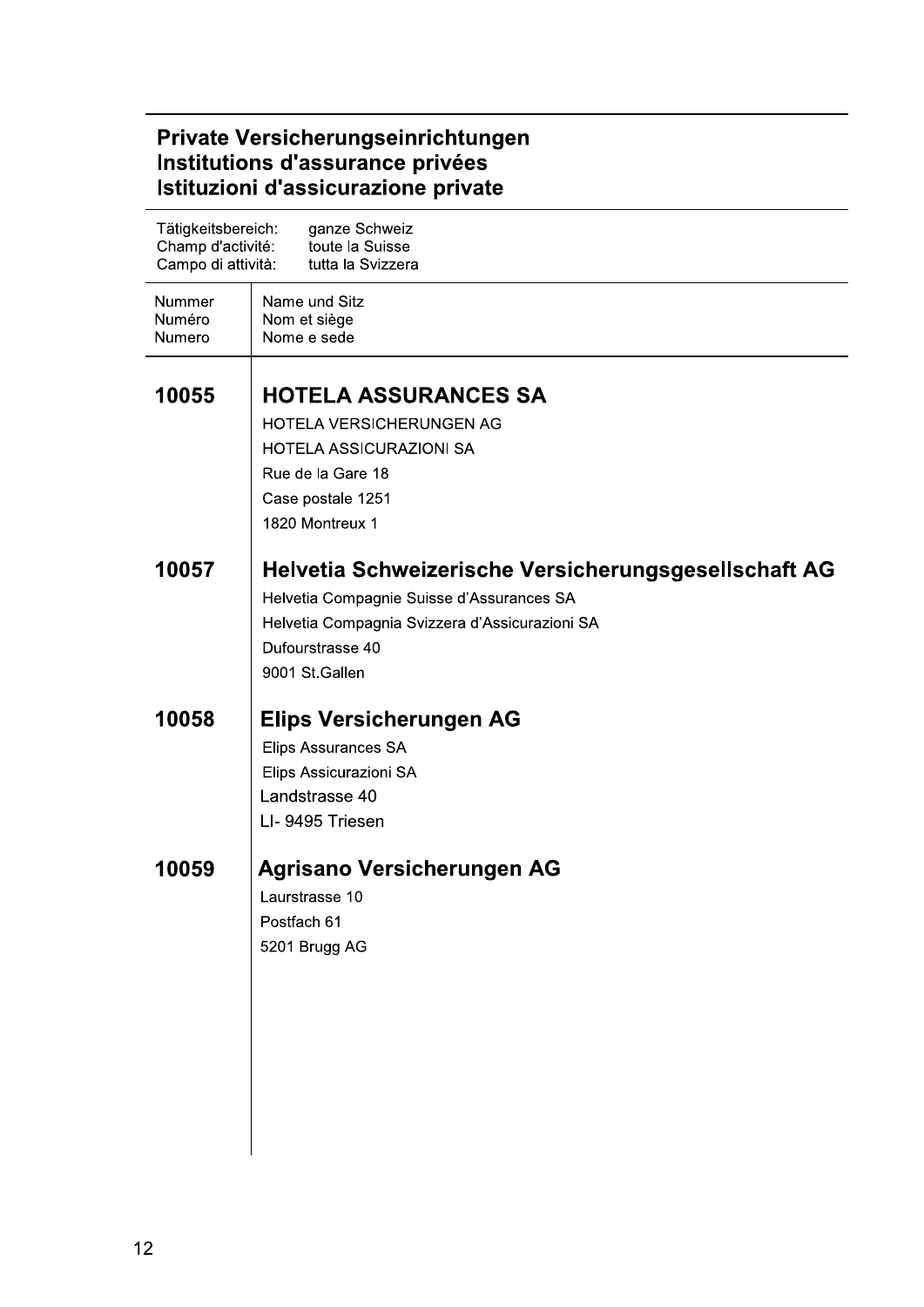#### Krankenversicherer Assureurs-maladie Assicuratori-malattie

| Tätigkeitsbereich:<br>Champ d'activité:<br>Campo di attività: | ganze Schweiz<br>toute la Suisse<br>tutta la Svizzera                              |                                                                                                         |
|---------------------------------------------------------------|------------------------------------------------------------------------------------|---------------------------------------------------------------------------------------------------------|
| Nummer<br><b>Numéro</b><br><b>Numero</b>                      | Name und Sitz<br>Nom et siège<br>Nome e sede                                       | Versicherer der langfristi-<br>gen Leistungen<br>Assureur-long terme<br>Assicuratore-lungo ter-<br>mine |
| 20455                                                         | ÖKK Kranken- und<br>Unfallversicherungen AG<br>Bahnhofstrasse 13<br>7302 Landquart | Solida                                                                                                  |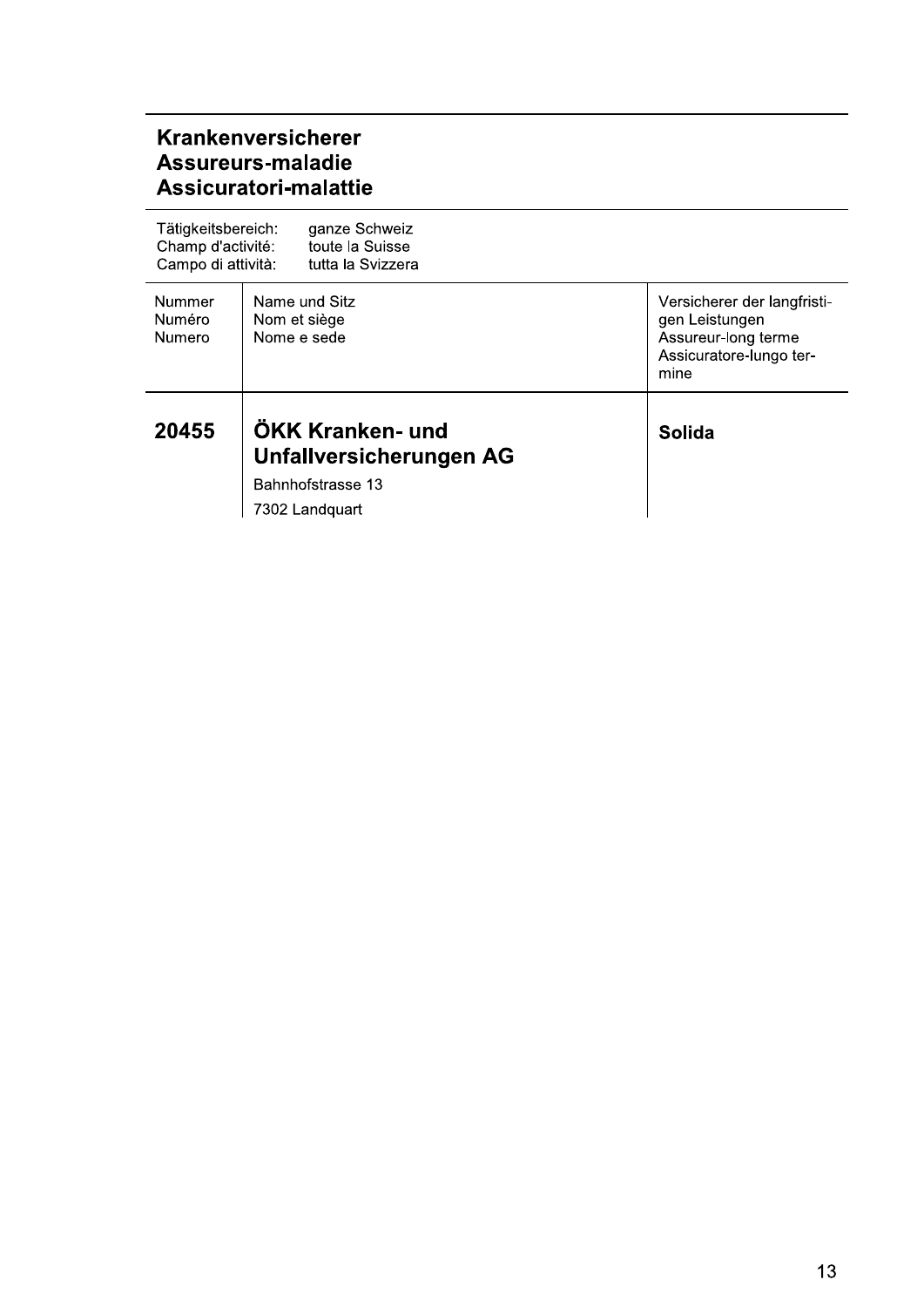#### Öffentliche Unfallversicherungskassen<br>Caisses publiques d'assurance-accidents<br>Casse pubbliche d'assicurazione-infortuni

| Tätigkeitsbereich: | ganze Schweiz                                                                       |
|--------------------|-------------------------------------------------------------------------------------|
| Champ d'activité:  | toute la Suisse                                                                     |
| Campo di attività: | tutta la Svizzera                                                                   |
| Nummer             | Name und Sitz                                                                       |
| Numéro             | Nom et siège                                                                        |
| Numero             | Nome e sede                                                                         |
| 30003              | Unfallversicherung Stadt Zürich<br>Stadelhoferstrasse 33<br>Postfach<br>8022 Zürich |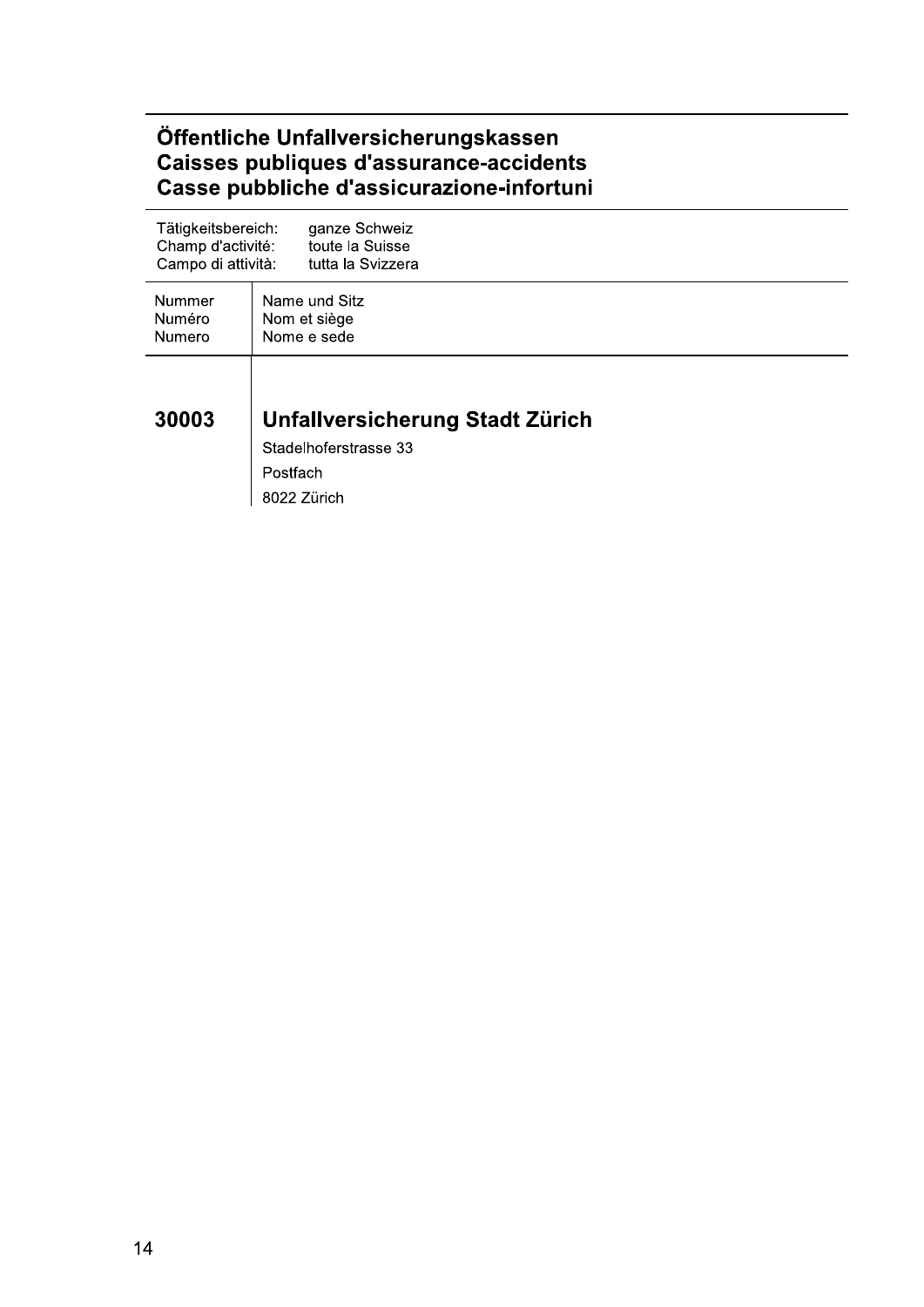#### Register der Versicherer (Art. 68 UVG) Registre des assureurs (art. 68 LAA) Registro degli assicuratori (art. 68 LAINF)

in alphabetischer Reihenfolge<br>par ordre alphabétique in ordine alfabetico